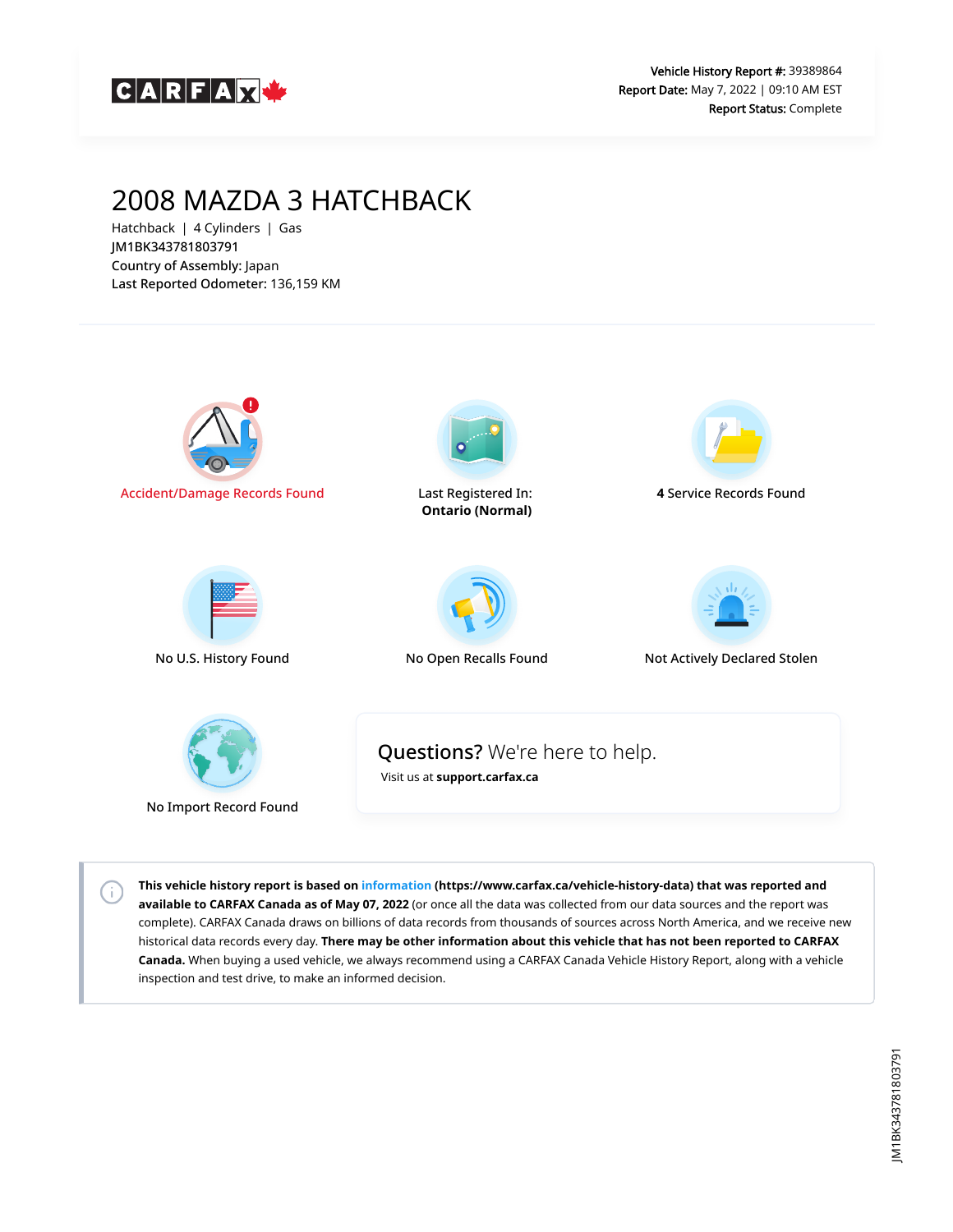## **Vehicle History Report**



# **AL** Accident/Damage

| <b>INCIDENT DATE</b> | <b>DETAILS</b>                                                  | <b>AMOUNT</b> |  |
|----------------------|-----------------------------------------------------------------|---------------|--|
| <b>@</b> 2009 Oct 21 | Mississauga, Ontario, Canada                                    |               |  |
|                      | <b>Estimate:</b> Left Front Corner   Estimate Date: 2009 Nov 13 | \$10,523.22   |  |

#### Registration

 This vehicle has been registered in the province of **Ontario** in **Canada** with **Normal** branding. **We checked for:** Inspection Required, Normal, Non-repairable, Rebuilt, Salvage and Stolen.

#### Service Records

| <b>DATE</b> | <b>ODOMETER</b> | <b>SOURCE</b>                                             | <b>DETAILS</b>                                                                        |
|-------------|-----------------|-----------------------------------------------------------|---------------------------------------------------------------------------------------|
| 2010 Apr 29 |                 | Silver Service Auto Repair<br>North York, Ontario, Canada | <b>Vehicle serviced</b><br>Steering/suspension checked<br>$\bullet$                   |
| 2019 Mar 20 | 123,310 KM      | Master Mechanic - Fast York<br>East York, Ontario, Canada | Vehicle serviced<br>Tire condition and pressure checked<br>Tire repaired<br>$\bullet$ |
| 2020 Nov 25 | 134,535 KM      | Next Level Auto<br>Etobicoke, Ontario, Canada             | Vehicle serviced<br>Lug nut(s)/bolt(s) replaced<br>$\bullet$                          |
| 2021 Apr 26 | 136,159 KM      | Next Level Auto<br>Etobicoke, Ontario, Canada             | <b>Vehicle serviced</b>                                                               |

### <span id="page-1-0"></span>Open Recalls

 No safety recall information available as of the date/time that this report was generated. For additional safety recall information and nonsafety related recall campaigns, please contact MAZDA or visit **[Mazda's website.](https://www.mazda.ca/en/owners/recalls/)**

<span id="page-1-1"></span>

This vehicle is not actively declared stolen.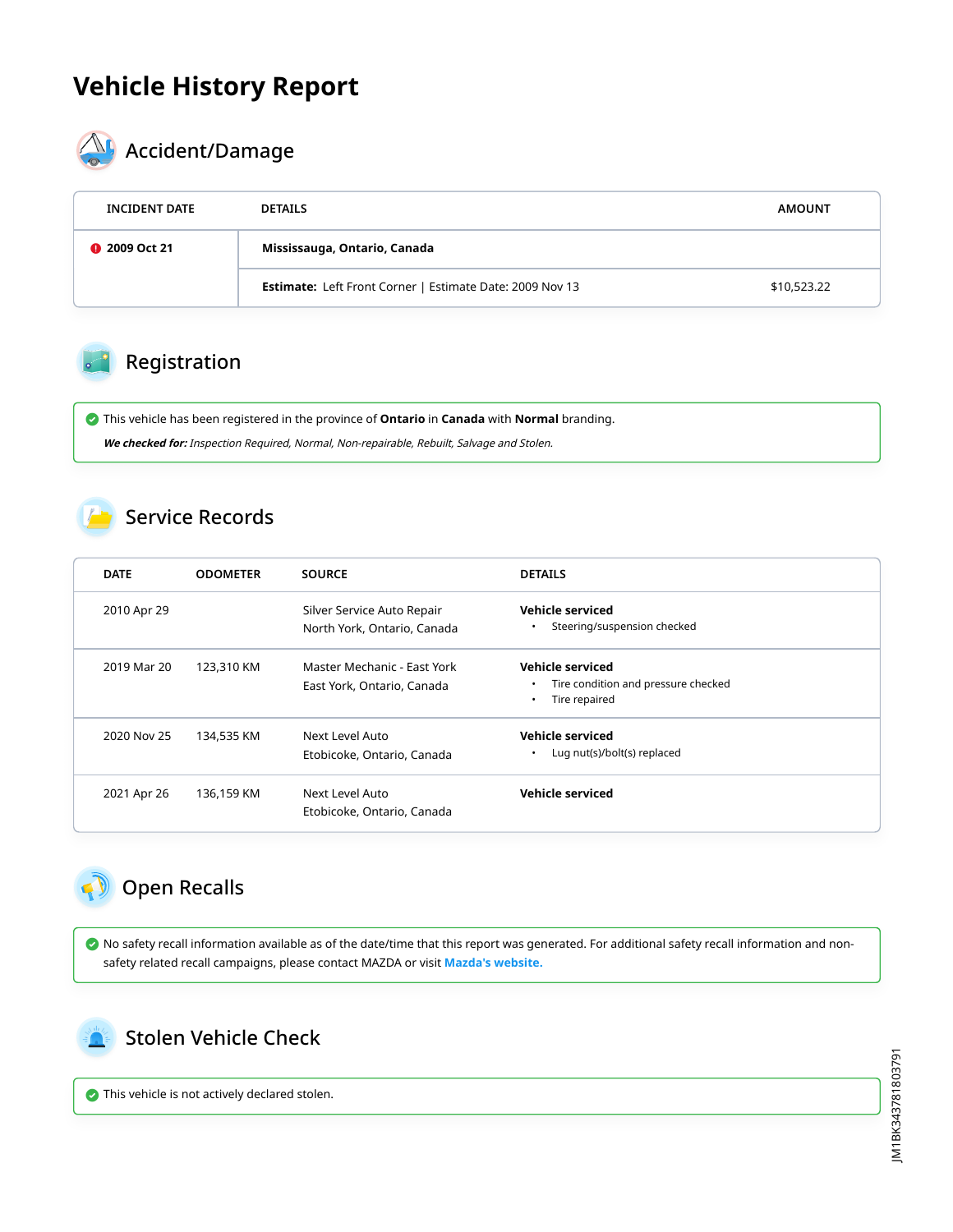

# **D** Detailed History

| <b>DATE</b> | <b>ODOMETER</b> | <b>SOURCE</b>                                             | <b>RECORD TYPE</b> | <b>DETAILS</b>                                                                     |
|-------------|-----------------|-----------------------------------------------------------|--------------------|------------------------------------------------------------------------------------|
| 2007 Oct 19 |                 | Motor Vehicle Dept.<br>Ontario, Canada                    | Canadian Renewal   | Registration Issued or Renewed<br>First Owner Reported<br>Previous Use: Commercial |
| 2008 Jan 1  |                 | Motor Vehicle Dept.<br>Ontario, Canada                    | Canadian Renewal   | Registration Issued or Renewed<br>Previous Use: Commercial                         |
| 2009 Jan 1  |                 | Motor Vehicle Dept.<br>Ontario, Canada                    | Canadian Renewal   | Registration Issued or Renewed<br>Previous Use: Commercial                         |
| 2009 Oct 21 | 61,668 KM       | <b>Insurance Records</b><br>Mississauga, Ontario, Canada  | Estimate Repair    | Estimate Date: 2009-11-13<br>Left Front Corner                                     |
| 2010 Jan 1  |                 | Motor Vehicle Dept.<br>Ontario, Canada                    | Canadian Renewal   | Registration Issued or Renewed<br>Previous Use: Commercial                         |
| 2010 Mar 19 |                 | Motor Vehicle Dept.<br>Ontario, Canada                    | Canadian Renewal   | Registration Issued or Renewed<br>New Owner reported<br>Previous Use: Personal     |
| 2010 Apr 29 |                 | Silver Service Auto Repair<br>North York, Ontario, Canada | Service Record     | Vehicle serviced                                                                   |
| 2011 May 31 |                 | Motor Vehicle Dept.<br>Ontario, Canada                    | Canadian Renewal   | Registration Issued or Renewed<br>Previous Use: Personal                           |
| 2012 Mar 12 |                 | Motor Vehicle Dept.<br>Ontario, Canada                    | Canadian Renewal   | Registration Issued or Renewed<br>Previous Use: Personal                           |
| 2012 May 31 |                 | Motor Vehicle Dept.<br>Ontario, Canada                    | Canadian Renewal   | Registration Issued or Renewed<br>Previous Use: Personal                           |
| 2013 May 31 |                 | Motor Vehicle Dept.<br>Ontario, Canada                    | Canadian Renewal   | Registration Issued or Renewed<br>Previous Use: Personal                           |
| 2014 Mar 12 |                 | Motor Vehicle Dept.<br>Ontario, Canada                    | Canadian Renewal   | Registration Issued or Renewed<br>Previous Use: Personal                           |
| 2015 Mar 12 |                 | Motor Vehicle Dept.<br>Ontario, Canada                    | Canadian Renewal   | Registration Issued or Renewed<br>Previous Use: Personal                           |
| 2017 Mar 12 |                 | Motor Vehicle Dept.<br>Ontario, Canada                    | Canadian Renewal   | Registration Issued or Renewed<br>Previous Use: Personal                           |
| 2019 Mar 20 | 123,310 KM      | Master Mechanic - East York<br>East York, Ontario, Canada | Service Record     | Vehicle serviced                                                                   |
| 2020 Nov 25 | 134,535 KM      | Next Level Auto<br>Etobicoke, Ontario, Canada             | Service Record     | Vehicle serviced                                                                   |
| 2021 Mar 12 |                 | Motor Vehicle Dept.<br>Ontario, Canada                    | Canadian Renewal   | Registration Issued or Renewed<br>Previous Use: Personal                           |